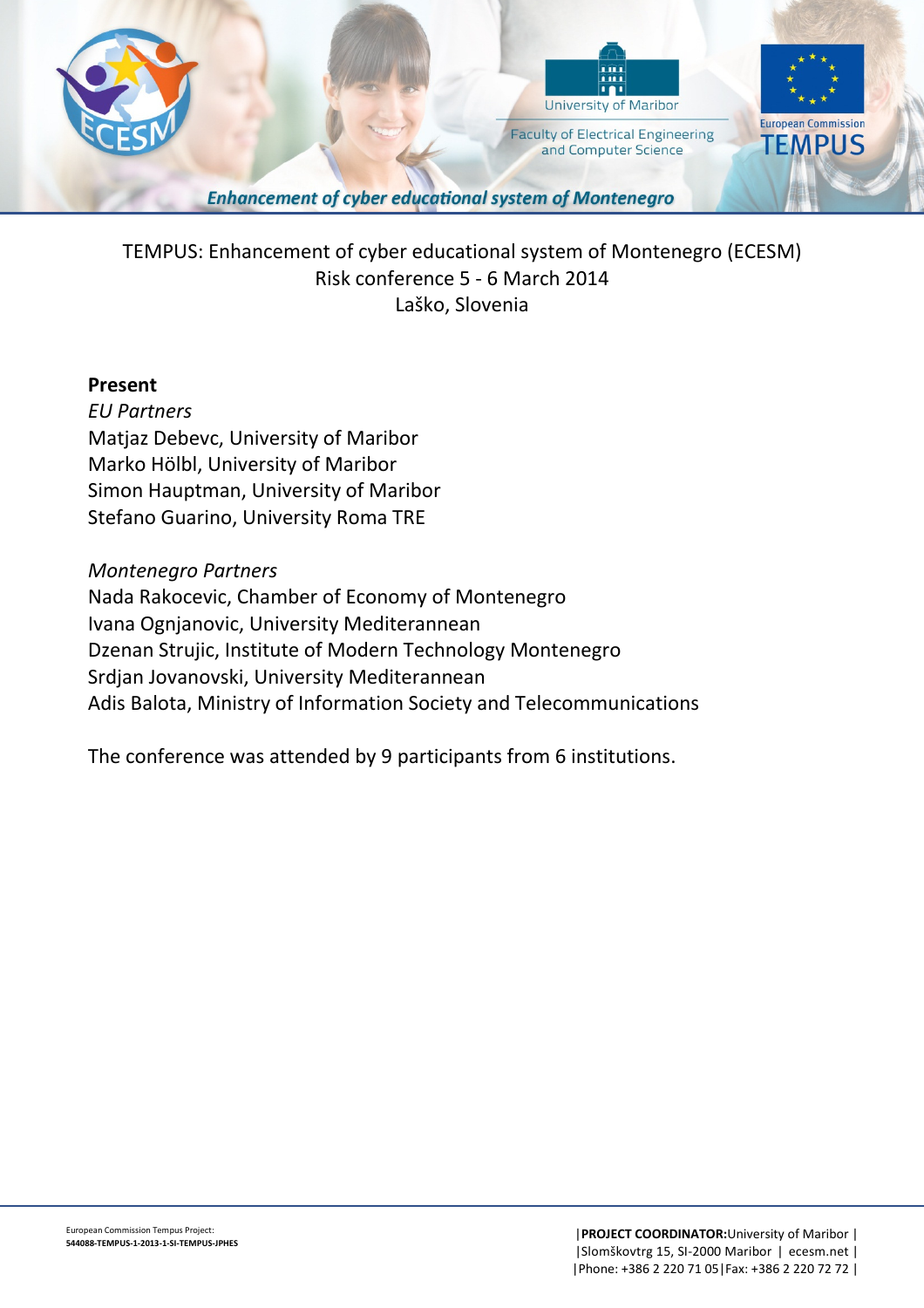



**Faculty of Electrical Engineering** and Computer Science



**Enhancement of cyber educational system of Montenegro** 

## **THE AGENDA**

### R SKconference2014.

# **AGENDA**

| Wednesday, 5th of March 2014 |                                                                                                                                                    |                                                                                                                                                                                    |
|------------------------------|----------------------------------------------------------------------------------------------------------------------------------------------------|------------------------------------------------------------------------------------------------------------------------------------------------------------------------------------|
|                              | <b>Main Hall</b>                                                                                                                                   | <b>Gala Hall</b>                                                                                                                                                                   |
| 09:00 - 09:20                | Opening                                                                                                                                            |                                                                                                                                                                                    |
| 09:20 - 10:00                | Keynote, The Future Model for IT Security<br>Robert Zeiazo, Director for EE and Russia, FireEye                                                    |                                                                                                                                                                                    |
| $10:00 - 10:40$              | BackBox.<br>Automating Backup and Disaster Recovery for Security and Network Devices<br>Ofir Hatsor - VP of Soles, BackBox                         |                                                                                                                                                                                    |
| $10:40 - 11:00$              | <b>BREAK</b>                                                                                                                                       |                                                                                                                                                                                    |
| 11:00 - 11:40                | Xirrus, Designing Wireless Networks for 802.11ac - Myths vs Reality<br>Willi Deutsch, Technical Director CEMEA, Xirrus                             | McAfee, Advanced Threat Defense -<br>a McAfee approach with demonstration<br>Tamas Barna, Security Systems Engineer EE, McMee                                                      |
| $11:40 - 12:20$              | Live keynote from London, We Are Now Living In a CyberEra<br>Jarno Limnell, Director of Cyber Security, Doctor of Military Science, Intel security |                                                                                                                                                                                    |
| 12:20 - 13:30                | <b>LUNCH</b>                                                                                                                                       |                                                                                                                                                                                    |
| 13:30 - 14:10                | Websense, I don't know who you are or what you want but I will find you.<br>David Brillant, Sales Engineering Manager, Websense                    | ADD, HP Networking - ways to enhance your security<br>Miha Petrač, Networking & Security product manager, Add                                                                      |
| 14:10 - 14:50                | Citrix, Mobile Application Management and Secure Productivity<br>Damjan Nirtič, Principal Channel Development Manager CEE, Citrix                  | Astec, NSA & Anonymous, who's the Beauty and who's the Beast<br><b>Simula</b><br>Borut Inidar, Security Solutions Manager and Grega Prešeren, Security Solutions Specialist, Astec |
| $14:50 - 15:05$              | <b>BREAK</b>                                                                                                                                       |                                                                                                                                                                                    |
| $15:05 - 15:45$              | Sourcefire, Why companies get hacked - security from different angle<br>Michał Ceidarz, Regional Manager Eastern Europe, Sourcefire                | S&T Slovenija, Varnostni izzivi v dobi hibridnega oblaka in mobilnosti<br>Uros Majcen, ITSM Sales Consultant, S&T Slovenia                                                         |
| $15:45 - 16:25$              | HP Enterprise Security, One step ahead by lessons learnt!<br>Petr Hněvkovský, Senior Security Consultant, HP Enterprise Security                   |                                                                                                                                                                                    |
| 16:30 - 18:00                | Visit of the leading Slovenian brewery, PIVOVARNA LASKO                                                                                            |                                                                                                                                                                                    |
| $19:30-$                     | RiSK 2014 SOCIAL EVENT at Thermana Thermal Centre (program starts at 20:30)                                                                        |                                                                                                                                                                                    |

| Thursday, 6th of March 2014 |                                                                                                                                                     |                                                                                                                                                                                                                                                                      |
|-----------------------------|-----------------------------------------------------------------------------------------------------------------------------------------------------|----------------------------------------------------------------------------------------------------------------------------------------------------------------------------------------------------------------------------------------------------------------------|
|                             | <b>Main Hall</b>                                                                                                                                    | <b>Gala Hall</b>                                                                                                                                                                                                                                                     |
| $9:00-$                     | <b>MORNING REVIVING</b>                                                                                                                             |                                                                                                                                                                                                                                                                      |
| $9:15 - 9:55$               |                                                                                                                                                     | Morning tech session, Security does matter! - HP Network Security<br>Miroslav Knapovsky, Security Solution Architect, HP ESP - TippingPoint                                                                                                                          |
| $10:00 - 10:40$             | Keynote, Cloudy with a chance of breaches<br>Jason Hart, VP Cloud Solutions, SafeNet                                                                |                                                                                                                                                                                                                                                                      |
|                             | ObservelT, To see is to understand -                                                                                                                |                                                                                                                                                                                                                                                                      |
| $10:40 - 11:20$             | Using virtual security cameras to improve your business<br>Daniel Petri, Senior Solutions Architect, ObservelT                                      |                                                                                                                                                                                                                                                                      |
| 11:20 - 11:35               | <b>BREAK</b>                                                                                                                                        |                                                                                                                                                                                                                                                                      |
| $11:35 - 12:15$             | McAfee-Stonesoft, A New Level of Network Protection<br>Timo Soikkeli, Sales Manager, McAfee                                                         | Fakulteta za varnostne vede, Analiza učinkovitosti informacijske<br>varnosti z interaktivnim pristopom<br>Kaja Frislan, asistentka in doktorska študentka in dr. Igor Bernik, prodekan za<br>izobraževalno dejavnost, vedja katedre za informacijsko varnost, FVV UM |
| $12:15 - 12:55$             | FireEye, How to stop the unknown threats. With live Demo-<br>George Chiorescu, Systems Engineer for SEE, FireEye                                    | Printec, Safe and Mobile: illusion or attainable goal<br>dr. Andrej Rakar, Senior IT Security Consultant, spec. Miha Ozimek, IT Security Consultant<br>IS Auditor, Andrej Gornik, IT Security Specialist, Printec.                                                   |
| 12:55 - 14:00               | LUNCH                                                                                                                                               |                                                                                                                                                                                                                                                                      |
| $14:00 - 14:40$             | Cyberoam, Cyberoam Security Solutions<br>Simranjeet Singh, Technical Account Manager, Cyberoam                                                      | Algosec, Application-centric security management<br>Max Shirshov, Engineering Manager, Algosec                                                                                                                                                                       |
| 14:40 - 15:20               | Net Optics, Fortifying Network Security with a Defense In Depth Strategy<br>Mihajlo Prerad, Regional Sales Manager, CEE, Baltics & Scandinavia, NPC |                                                                                                                                                                                                                                                                      |
| $15:20-$                    | <b>Closing with Charity Auction for Red Noses</b>                                                                                                   |                                                                                                                                                                                                                                                                      |

5th and 6th of March 2014 Congress Centre Thermana Laško, Slovenia

# Tealsecurity